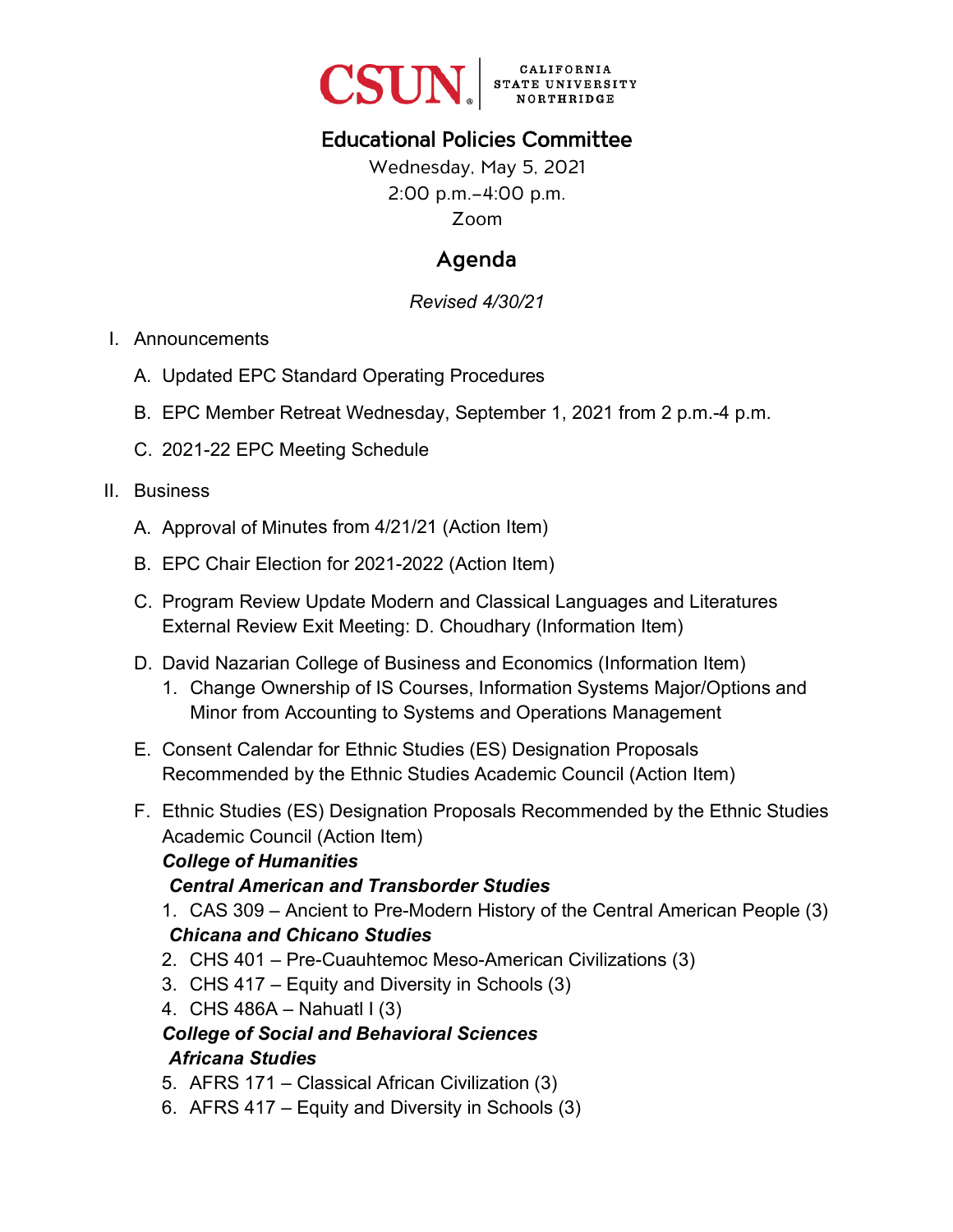- G. General Education C SLOs: Subcommittee Updates (Discussion Item)
- H. Syllabus Policy: Subcommittee Update (Discussion Item)
- I. Internship Policy: D. Cours (Action Item)